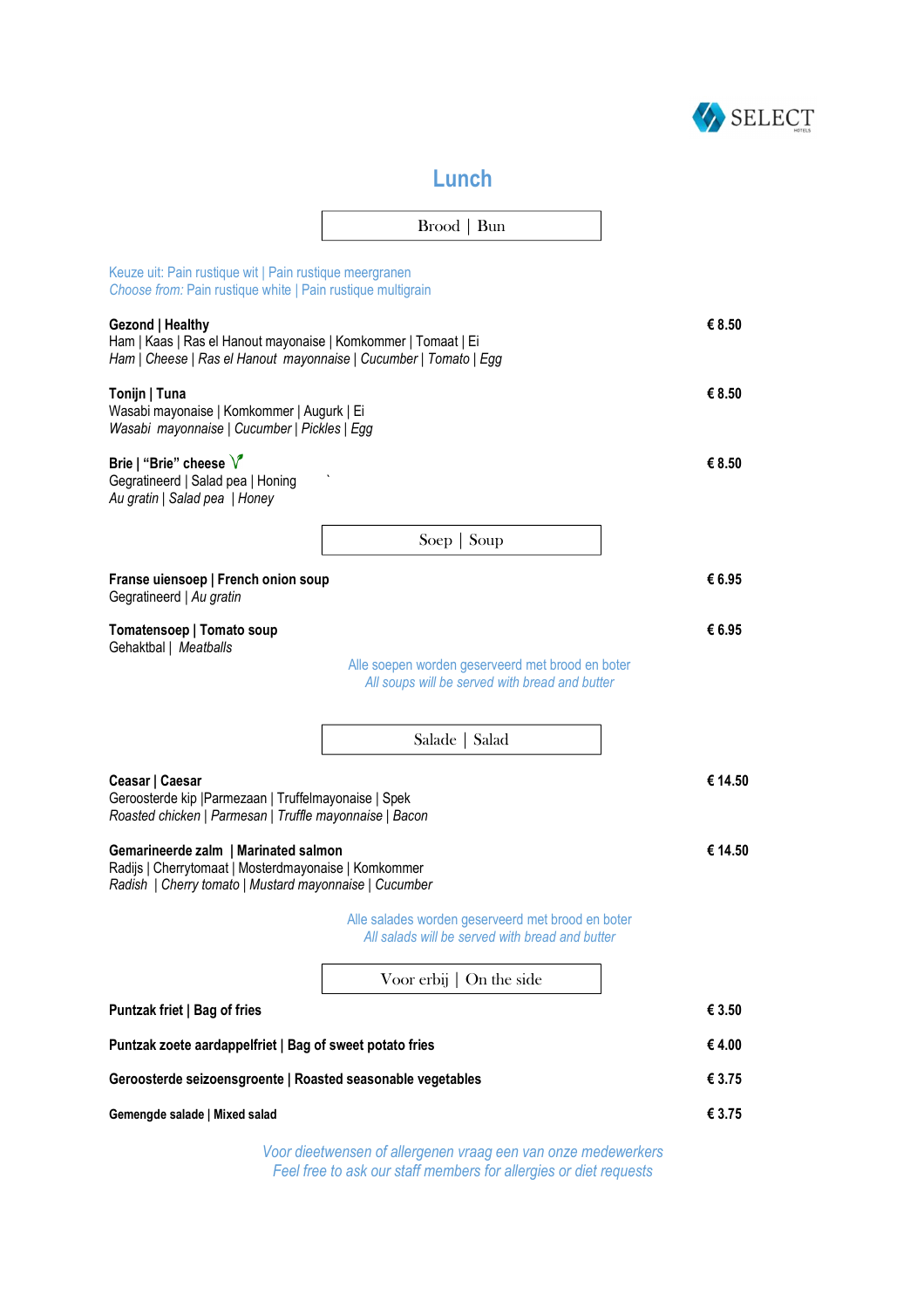

|                                                                                                                                                                          | Hoofd   Main |       |
|--------------------------------------------------------------------------------------------------------------------------------------------------------------------------|--------------|-------|
| Uitsmijter   Sunny side Up<br>Ham of Kaas   Ham & Kaas   Wit of Bruin brood<br>Ham or Cheese   Ham & Cheese   White or Dark bread                                        |              | €9.75 |
| Twee runderkroketten   Two beef croquettes<br>Limburgse mosterd   Wit of Bruin brood<br>'Limburgse" mustard   White or Dark bread                                        |              | €9.75 |
| Goed gevulde boerenomelet   Well stocked farmers omelet<br>Ham   Kaas   Seizoensgroente   Wit of Bruin brood<br>Ham   Cheese   Seasonal vegetables   White or Dark bread |              | €9.75 |

|                                                                                                  |                                                                                                               | Pokebowls                                                                                                                                                                                  |         |       |         |
|--------------------------------------------------------------------------------------------------|---------------------------------------------------------------------------------------------------------------|--------------------------------------------------------------------------------------------------------------------------------------------------------------------------------------------|---------|-------|---------|
|                                                                                                  |                                                                                                               |                                                                                                                                                                                            | Klein   |       | Groot   |
| <b>Pokebowl</b><br>Geinspireerd door ons keukenteam<br>Inspired by our kitchen staff             | <b>Kip</b>                                                                                                    |                                                                                                                                                                                            | € 11.00 |       | € 16.50 |
| <b>Pokebowl</b><br>Geinspireerd door producten uit de zee<br>Inspired by products from the ocean | Vis                                                                                                           |                                                                                                                                                                                            | € 11.00 |       | € 16.50 |
| Pokebowl                                                                                         | Vega $V$<br>Vegetarisch gerecht geinspireerd door het keukenteam<br>Vegetarian dish inspired from the kitchen |                                                                                                                                                                                            | € 10.00 |       | € 15.00 |
|                                                                                                  |                                                                                                               | Nagerecht   Dessert                                                                                                                                                                        |         |       |         |
|                                                                                                  |                                                                                                               | Dame Blanche "a la Select"   Dame Blanche "a la Select"<br>Vanille parfait   Chocoladesaus   Slagroom   Amandelkrokant<br>Vanilla parfait   Chocolate sauce   Whipped cream   Almond crisp |         | €7.50 |         |
|                                                                                                  | Chocolade oreo brownie   Chocolate oreo brownie                                                               | Hangop   Vanille crumble   Oreo crumble   Mango en passievrucht sorbet<br>Curd   Vanilla crumble   Oreo crumble   Mango and passionfruit sorbet                                            |         | €7.95 |         |
| "Apfelstrudel"<br>Slagroom   Vanille ijs<br>Whipped cream   Vanilla ice cream                    |                                                                                                               |                                                                                                                                                                                            |         | €4.75 |         |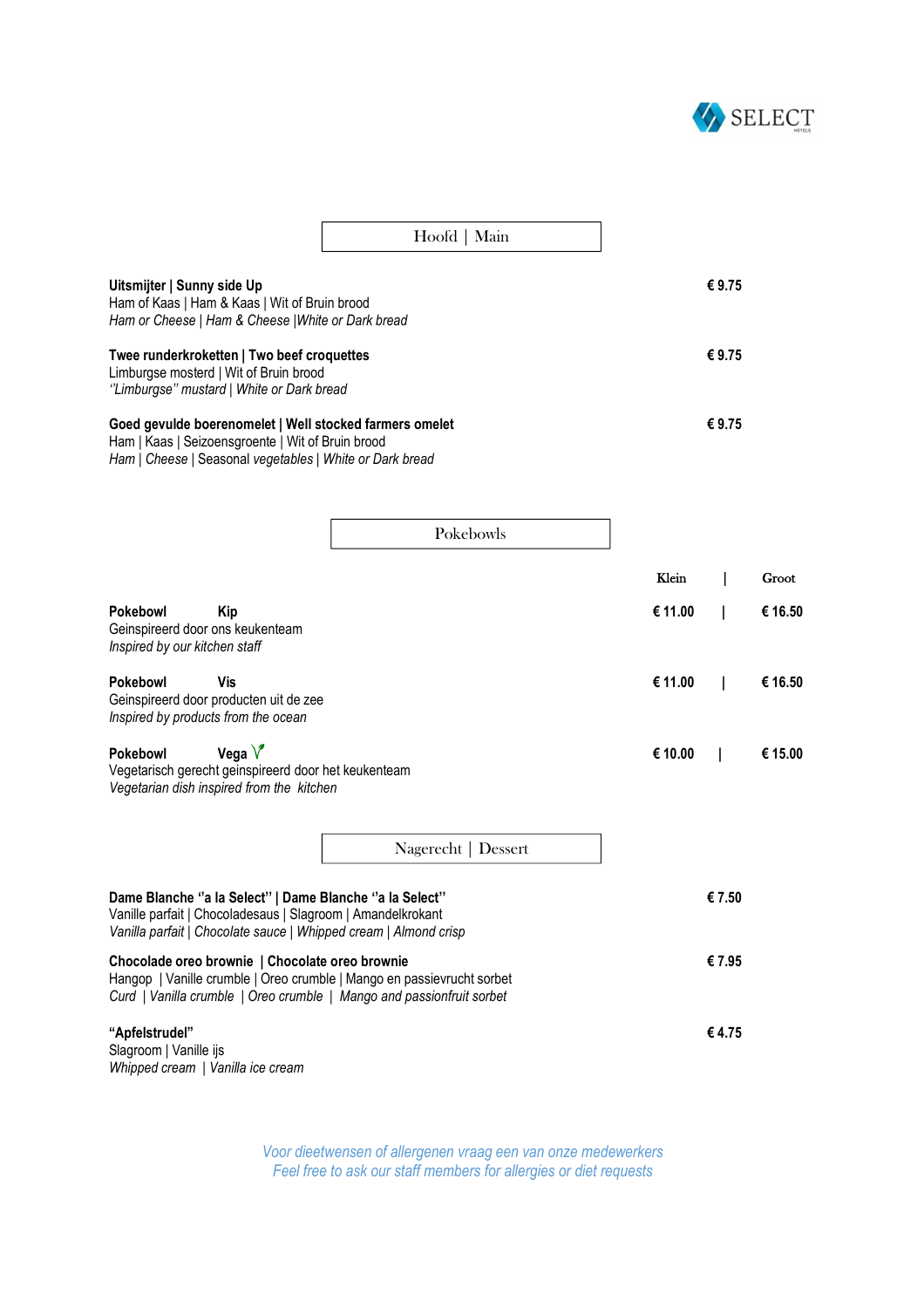|                                                                                                                                   | Voor onze jonge gasten<br>For our younger guests<br>Kinderkaart   Kids menu |        |
|-----------------------------------------------------------------------------------------------------------------------------------|-----------------------------------------------------------------------------|--------|
|                                                                                                                                   | Voor   Starter                                                              |        |
| Tomatensoep   Tomato soup<br>Gehaktballetjes   Brood<br>Meatballs   Bread                                                         |                                                                             | € 2.95 |
| Groentbouillon   Vegetable stock<br>Gehaktballetjes   Brood<br>Meatballs   Bread                                                  |                                                                             | € 2.95 |
|                                                                                                                                   | Hoofd   Main                                                                |        |
| Friet & kroket   Potato fries & beef croquette<br>Groentesticks   Ketchup   Mayonaise<br>Vegetable sticks   Ketchup   Mayonnaise  |                                                                             | €7.25  |
| Friet & frikandel   Potato fries & frikandel<br>Groentesticks   Ketchup   Mayonaise<br>Vegetable sticks   Ketchup   Mayonnaise    |                                                                             | €7.25  |
| Runderburger   Beef burger<br>Kaas   Ketchup   Komkommer   Cherrytomaatjes<br>Cheese   Ketchup   Cucumber   Cherry tomatoes       |                                                                             | € 7.95 |
| Pasta Meatballs   Pasta Meatballs<br>Groentesticks   Kaas   Cherrytomaatjes<br>Vegetable sticks   Cheese   Cherry tomatoes        |                                                                             | € 7.95 |
| Pizza Margherita [piccolo 22 cm]   Pizza Margherita [piccolo 22 cm]<br>Groentesticks   Olijfolie<br>Vegetable sticks   Olive oil  |                                                                             | € 8.00 |
|                                                                                                                                   | Na   Dessert                                                                |        |
| Kinderijsje   Kids ice cream<br>Vanille ijs   Slagroom   Chocoladesaus<br>Vanilla ice cream   Whipped cream   Chocolate sauce     |                                                                             | € 3.50 |
| Amerikaanse pannekoek   American pancakes<br>Vanille ijs   Poedersuiker   Schenkstroop<br>Vanilla ice cream   Icing sugar   Syrup |                                                                             | € 3.95 |
| Gemengd fruit   Mixed fruit<br>Bordje fruit geinspireerd door het seizoen<br>Fruit pallet inspired by the season                  |                                                                             | € 3.95 |
|                                                                                                                                   |                                                                             | SELECT |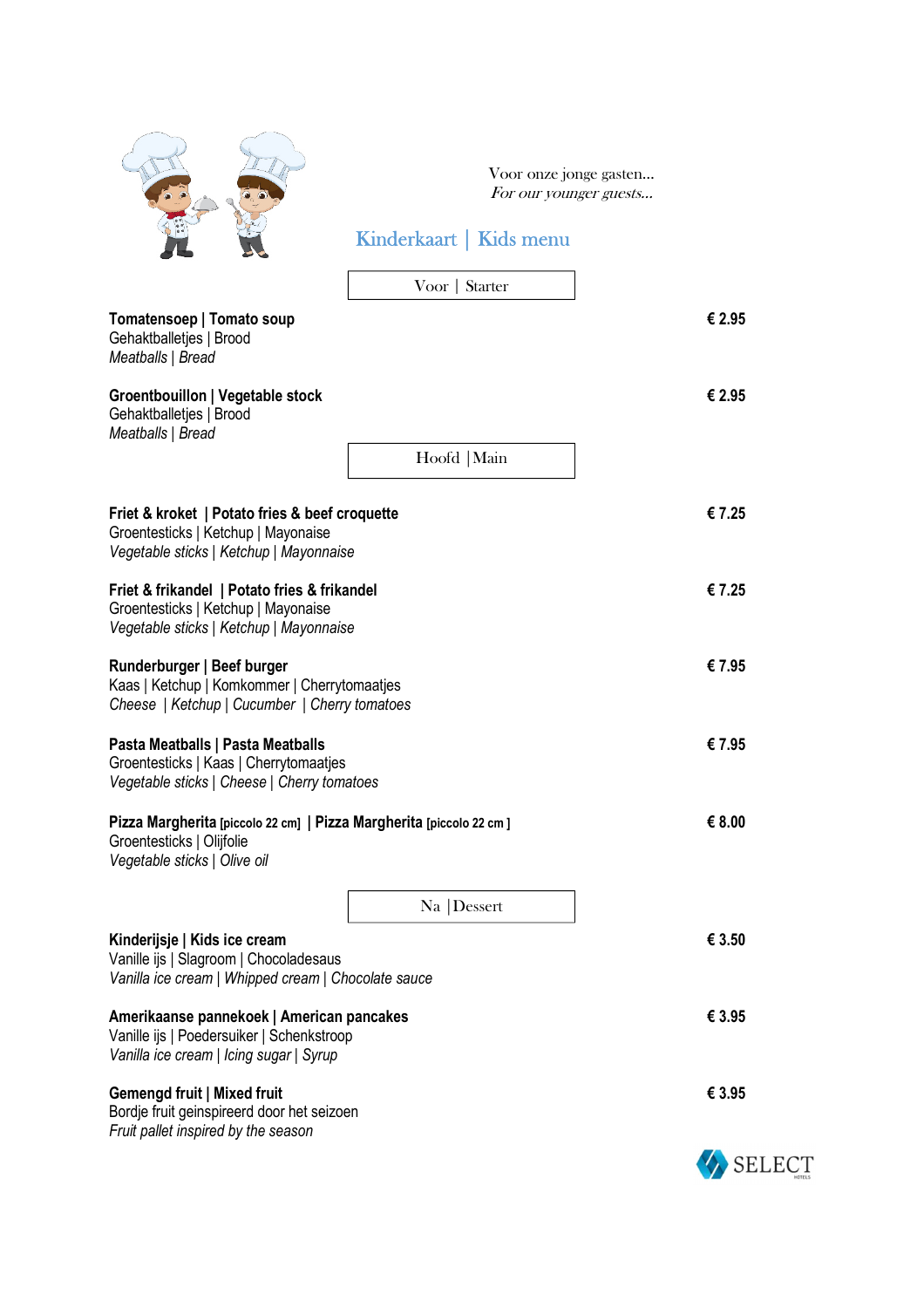

## A La Carte

|                                                                                                                                                     | Voor   Starter                                                                                                                                                                                                                                    |         |
|-----------------------------------------------------------------------------------------------------------------------------------------------------|---------------------------------------------------------------------------------------------------------------------------------------------------------------------------------------------------------------------------------------------------|---------|
| Rundercarpaccio   Beef carpaccio                                                                                                                    | Gemarineerde olijven   Tomatentapanade   Kwartelei   Parmezaanse kaas   Salad Pea<br>Marinated olives   Tomato spread   Quaill egg   Parmesan cheese   Salad Pea                                                                                  | € 10.95 |
| Gemarineerde zalm   Marinated salmon                                                                                                                | Geroosterde komkommer   Gepocheerd ei   Ponzu dressing   Radijs   Wasabimayonaise<br>Roasted cucumber   Poached egg   Ponzu dressing   Radish   Wasabi mayonnaise                                                                                 | € 10.95 |
| Parelcouscous   Dadels   Ras el hanout mayonaise   Hummus<br>Pearl couscous   Dates   Ras el hanout mayonnaise   Hummus                             | Loempia met bospaddenstoel en feta   Springroll with mushroom and feta $\sqrt{\ }$                                                                                                                                                                | € 10.25 |
|                                                                                                                                                     | Tussengerecht   Second course                                                                                                                                                                                                                     |         |
| "Burned ends"   "Burned Ends"<br>Risotto   Tuinbonen<br>Risotto   Beans                                                                             |                                                                                                                                                                                                                                                   | € 10.95 |
| Wortel gembersoep   Carrot ginger soup $\sqrt[n]{ }$<br>Groene asperge   Vanille-gember olie<br>Green asparagus   Vanilla and ginger spice oil      |                                                                                                                                                                                                                                                   | € 6.50  |
|                                                                                                                                                     | Hoofd   Main                                                                                                                                                                                                                                      |         |
|                                                                                                                                                     | Langzaam gegaarde maiskipfilet   Slow cooked corn chicken fillet<br>Aardappelmousseline   Lentegroente   Bitterbal van pulled chicken   Thom ka khai saus<br>Potato mash   Spring vegetables   "Bitterbal" of pulled chicken   Thom ka khai sauce | € 21.75 |
| Vis van de dag   Catch of the day                                                                                                                   | Wilde rijst   Seizoensgroente   Miso en Za'atar krokant   Sinaasappel beurre blanc<br>Wild rice   Seasonal vegetables   Miso and Za'atar crisp   Orange beurre blanc                                                                              | € 21.75 |
| Duo van bief en varken   Duo of beef and pork                                                                                                       | Aardappelmousseline   Lentegroente   Loempia van pulled beef   Gerookte knoflooksaus<br>Potato mash   Spring vegetables   Springroll with pulled beef   Smoked garlic sauce                                                                       | € 22.75 |
| Courgetti   Courgetti V<br>Ricotta   Seizoensgroente   Gnocchi   Krokant van paprika<br>Ricotta   Seasonal vegetables   Gnocchi   Bell pepper crisp |                                                                                                                                                                                                                                                   | € 20.50 |
| Runder burger   Beef burger                                                                                                                         | Brioche brood   Parmezaan   Zoete uienchutney   Krokant spek   Frieten verrijkt met truffel   Gepocheerd ei<br>Brioche bun   Parmesan   Sweet onion chutney   Crispy bacon   French fries enriched with truffle   Poached egg                     | € 19.95 |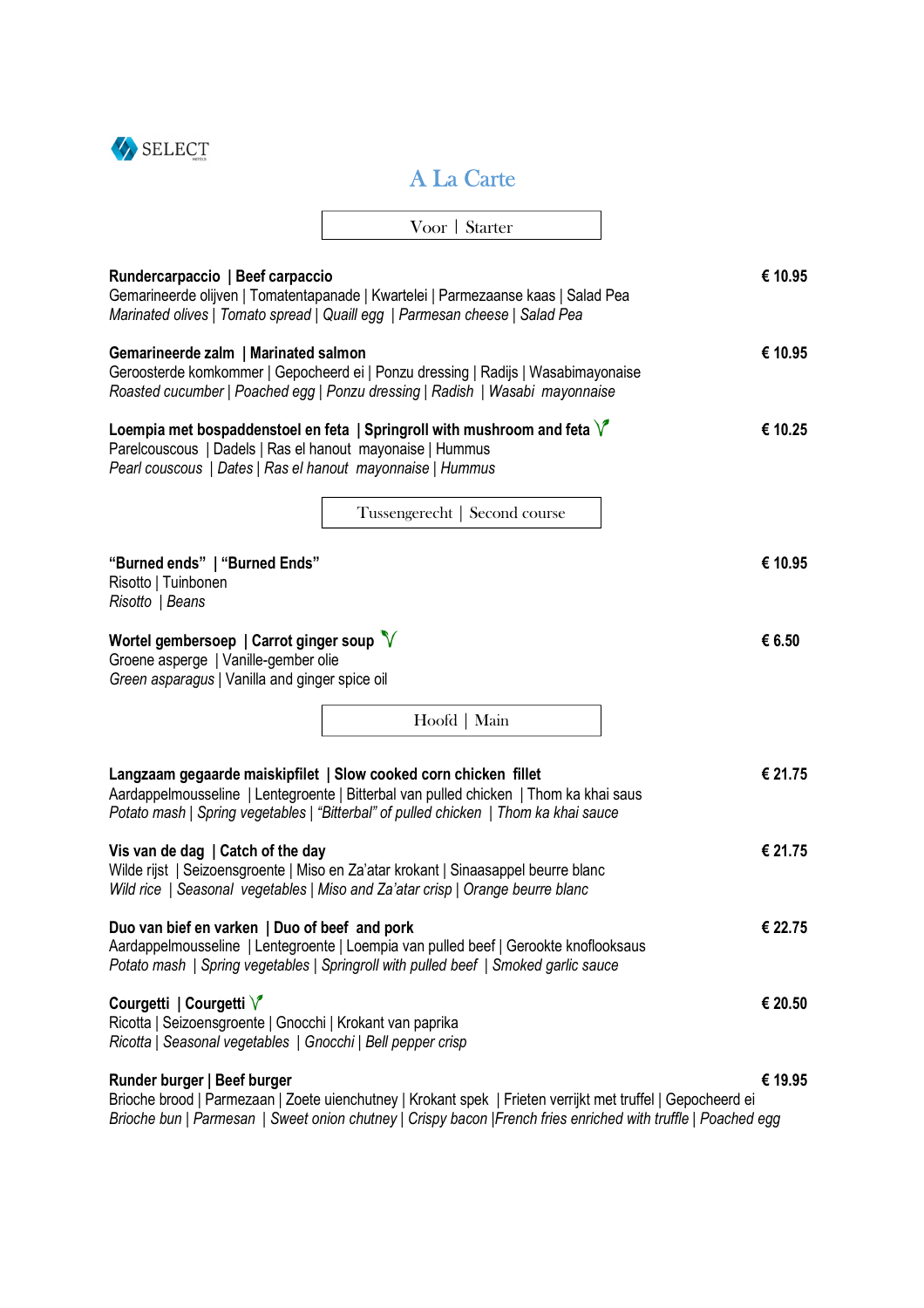|                                                                                                                                                                                            | Na   Dessert                                                                                                                                    |         |         |
|--------------------------------------------------------------------------------------------------------------------------------------------------------------------------------------------|-------------------------------------------------------------------------------------------------------------------------------------------------|---------|---------|
| Dame Blanche "a la Select"   Dame Blanche "a la Select"<br>Vanille parfait   Chocoladesaus   Slagroom   Amandelkrokant<br>Vanilla parfait   Chocolate sauce   Whipped cream   Almond crisp |                                                                                                                                                 |         | € 7.50  |
| Vruchtenbavarois   Fruit bavaroise<br>Kiwi   Melon confit   Fruit gel   Yoghurt crumble   Crispy egg white                                                                                 | Kiwi   Gekonfijte meloen   Vruchtengel   Yoghurt crumble   Krokant eiwitschuim                                                                  |         | € 7.95  |
| Chocolade oreo brownie   Chocolate oreo brownie                                                                                                                                            | Hangop   Vanille crumble   Oreo crumble   Mango en passievrucht sorbet<br>Curd   Vanilla crumble   Oreo crumble   Mango and passionfruit sorbet |         | € 7.95  |
|                                                                                                                                                                                            | Bijgerechten $\vert$ On the side                                                                                                                |         |         |
| Brood & Boter   Bread & Butter                                                                                                                                                             |                                                                                                                                                 |         | € 3.50  |
| Puntzak friet   Bag of fries                                                                                                                                                               |                                                                                                                                                 |         | € 3.75  |
| Puntzak zoete aardappelfriet   Bag of sweet potato fries                                                                                                                                   |                                                                                                                                                 |         | €4.25   |
| Geroosterde seizoensgroente   Roasted seasonable vegetables                                                                                                                                |                                                                                                                                                 |         | €4.00   |
| Gemengde salade   Mixed Salad                                                                                                                                                              |                                                                                                                                                 |         | € 3.75  |
| Pasta met Anti Boise   Pasta with Anti Boise                                                                                                                                               |                                                                                                                                                 |         | €4.25   |
|                                                                                                                                                                                            | Pokebowls                                                                                                                                       |         |         |
|                                                                                                                                                                                            |                                                                                                                                                 | Klein   | Groot   |
| Pokebowl<br><b>Kip</b><br>Geinspireerd door ons keukenteam                                                                                                                                 |                                                                                                                                                 | € 11.00 | € 16.50 |

*Inspired by our kitchen staff* 

**Pokebowl Vis € 11.00 | € 16.50**  Geinspireerd door producten uit de zee *Inspired by products from the ocean*  **Pokebowl Vega € 10.00 | € 15.00** 

Vegetarisch gerecht geinspireerd door het keukenteam *Vegetarian dish inspired from the kitchen*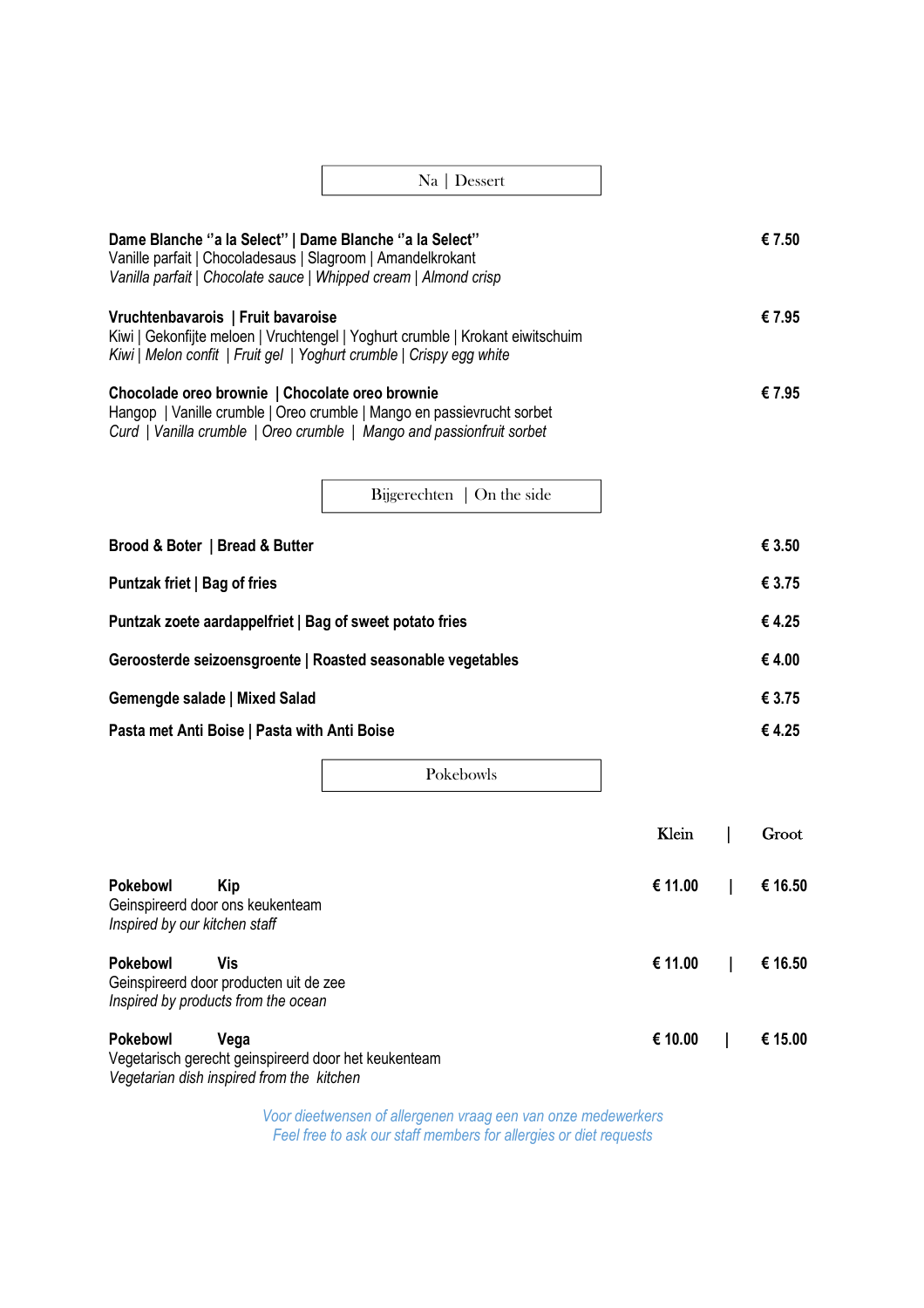

## Chef's Menu

| 3 - gangen menu<br>$3$ – course menu | € 35.50 | 4 - gangen menu<br>4 - course menu                                                                                                                                                                                                                                                                  | € 39.50 |
|--------------------------------------|---------|-----------------------------------------------------------------------------------------------------------------------------------------------------------------------------------------------------------------------------------------------------------------------------------------------------|---------|
|                                      |         |                                                                                                                                                                                                                                                                                                     |         |
|                                      |         | Voor   Starter                                                                                                                                                                                                                                                                                      |         |
|                                      |         | Gemarineerde zalm   Marinated salmon<br>Gemarineerde komkommer   Gel van witte wijn en dille   Mosterdmayonaise   Geroosterde appel<br>Marinated cucumber   Gel of white wine and dill   Mustard mayonnaise   Roasted apple                                                                         |         |
|                                      |         | Tussen   Second Course                                                                                                                                                                                                                                                                              |         |
|                                      |         | Knolselderij soep   Celeriac soup<br>Cappelletti met zalm en spinazie   Geroosterde kastanjechampignons<br>Cappelletti with salmon and spinach   Roasted mushrooms                                                                                                                                  |         |
|                                      |         | Hoofd   Main                                                                                                                                                                                                                                                                                        |         |
|                                      |         | Langzaam gegaarde hoenderfilet   Slow cooked pullet fillet<br>Aardappelgratin   Seizoensgroente   Bitterbal met pulled chicken   Gevogelte jus verrijkt met appelstroop<br>Potato gratin   Seasonal vegetables   Bitterbal with pulled chicken   Gravy of poultry enriched with "Dutch appelstroop" |         |
|                                      |         | Nagerecht   Dessert                                                                                                                                                                                                                                                                                 |         |
|                                      |         | Chocolademousse   Chocolate mousse<br>Hangop   Vanille crumble   Stoofpeer   Vanille ijs<br>Curd   Vanilla crumble   Poached pear   Vanilla ice cream                                                                                                                                               |         |
| <b>Dranken arrangement</b>           |         |                                                                                                                                                                                                                                                                                                     |         |
| 3 - gangen menu<br>3 - course menu   | € 18.75 | 4 - gangen menu<br>4 - course menu                                                                                                                                                                                                                                                                  | € 23.50 |
|                                      |         | Voor dieetwensen of allergenen vraag een van onze medewerkers<br>Feel free to ask our staff members for allergies or diet requests                                                                                                                                                                  |         |